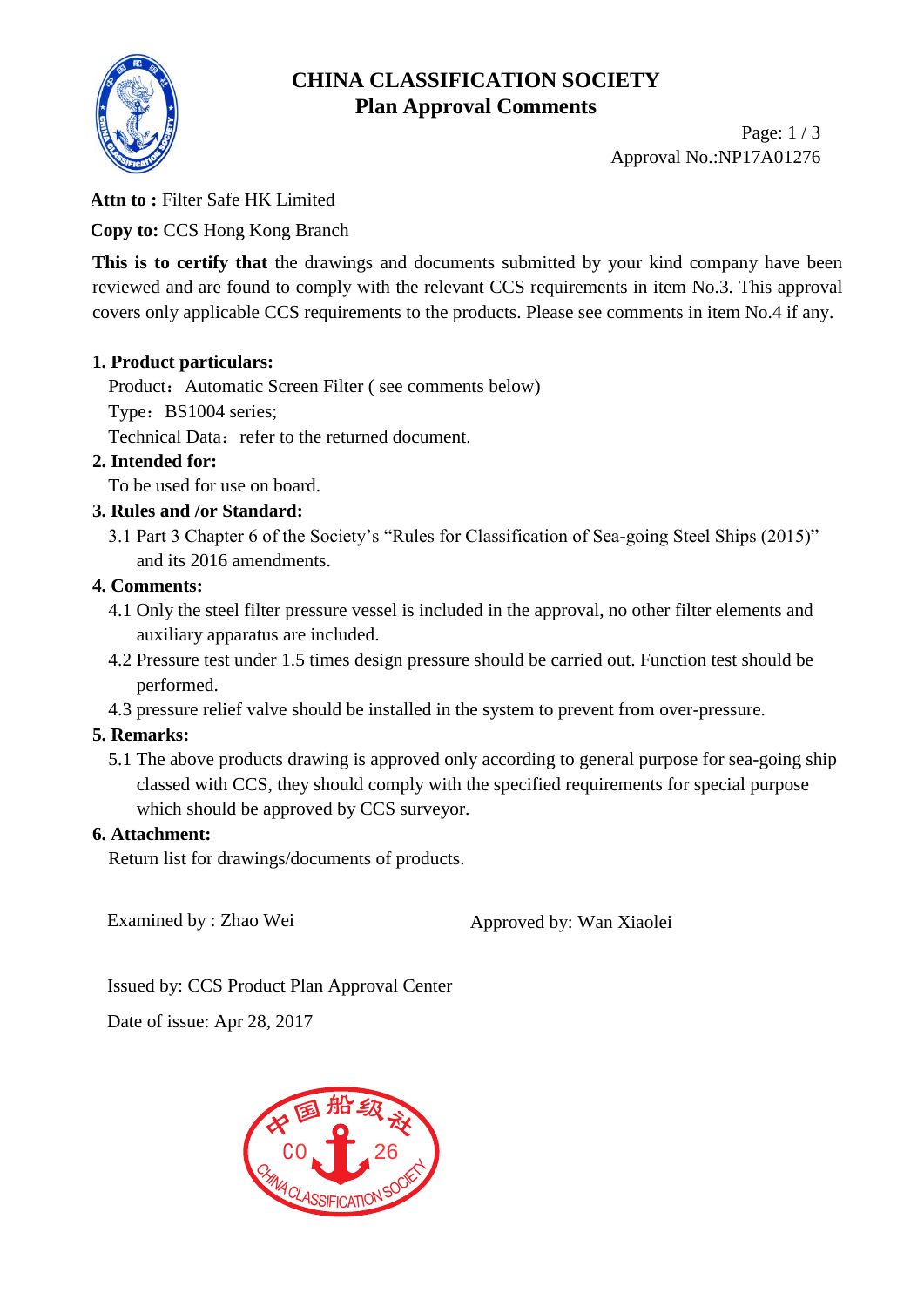# **CHINA CLASSIFICATION SOCIETY Plan Approval Comments**

Page: 2 / 3 Approval No.:NP17A01276

#### RETURN LIST FOR DRAWINGS/DOCUMENTS OF PRODUCTS

**Product:** Automatic Screen Filter

| No.                      | <b>Title</b>                                                                         | Drawings/<br><b>Documents No.</b> | <b>Approved</b> | <b>Noted</b> | <b>Comment</b> |
|--------------------------|--------------------------------------------------------------------------------------|-----------------------------------|-----------------|--------------|----------------|
| $\mathbf{1}$             | BS-603 BS-804/1004/1204                                                              |                                   |                 |              |                |
| $\overline{2}$           | Cover letter                                                                         |                                   |                 | X            |                |
| $\overline{3}$           | List of submitting documents                                                         |                                   |                 | X            |                |
| $\overline{\mathcal{L}}$ | Technical specification Chat-BS1004<br>series                                        |                                   |                 | X            |                |
| 5                        | Description chart-BS1004 series                                                      |                                   |                 | X            |                |
| 6                        | <b>CALCULATION</b><br><b>DESCRIPTION</b><br><b>CCS</b>                               |                                   |                 | X            |                |
| $\tau$                   | Filter Body BS1004HR 24" DIN (UP<br>FLUSHING)                                        | W-0000441-XX                      | X               |              | X              |
| 8                        | General<br>assembly BS1004HR-24<br>DIN-SR                                            |                                   |                 | X            |                |
| 9                        | Filter Body BS1004V-24DIN (EN)                                                       | W-0000474-xx                      | X               |              | X              |
| 10                       | BS1004V-24-DIN (SR)                                                                  |                                   |                 | X            |                |
| 11                       | Filter Body BS1004V-20DIN (EN)                                                       | W-0000616-XX                      | X               |              | X              |
| 12                       | BS1004V-20-DIN Ex $1a + P$ neumatic<br>Motor(SR)                                     |                                   |                 | X            |                |
| 13                       | Filter Body BS1004V-20 DIN-EN<br>(Integral Legs) - DNV                               | W-0000637-XX                      | X               |              | X              |
| 14                       | BS1004V-20-DIN Ex $1a + P$ neumatic<br>Motor (SR)                                    |                                   |                 | X            |                |
| 15                       | Filter Body BS1004V-24 JIS 10K                                                       | W-0000711-XX                      | X               |              | X              |
| 16                       | BS1004V-24 JIS 10K (Integral Legs)<br>[SR]                                           |                                   |                 | $\mathbf X$  |                |
| 17                       | Filter Body BS1004V-24 JIS 10K                                                       | W-0000711                         | X               |              | X              |
| 18                       | BS1004V-24 JIS 10K (Integral Legs)<br>[SR]                                           |                                   |                 | X            |                |
| 19                       | Filter<br><b>Body</b><br>BS1004V-24"<br><b>JIS</b><br>10K-Left Outlet                | W-0000720                         | X               |              | X              |
| 20                       | 10V<br>BS1004V-24<br>SNET<br><b>JIS</b><br><b>州ǐ 乡好</b><br><b>OUTLET</b> ) [SR]<br>匥 |                                   |                 | X            |                |
| 21                       | <b>BS1004V-20</b><br>Filter<br><b>Body</b><br><b>JIS</b><br>10K-Left Outle<br>CO     | W-0000720-XX                      | X               |              | X              |
| 22                       | <b>RISTOK</b> CLASSIFICATION<br>BS1004V-24<br><b>OUTLET</b> ) [SR]                   |                                   |                 | X            |                |